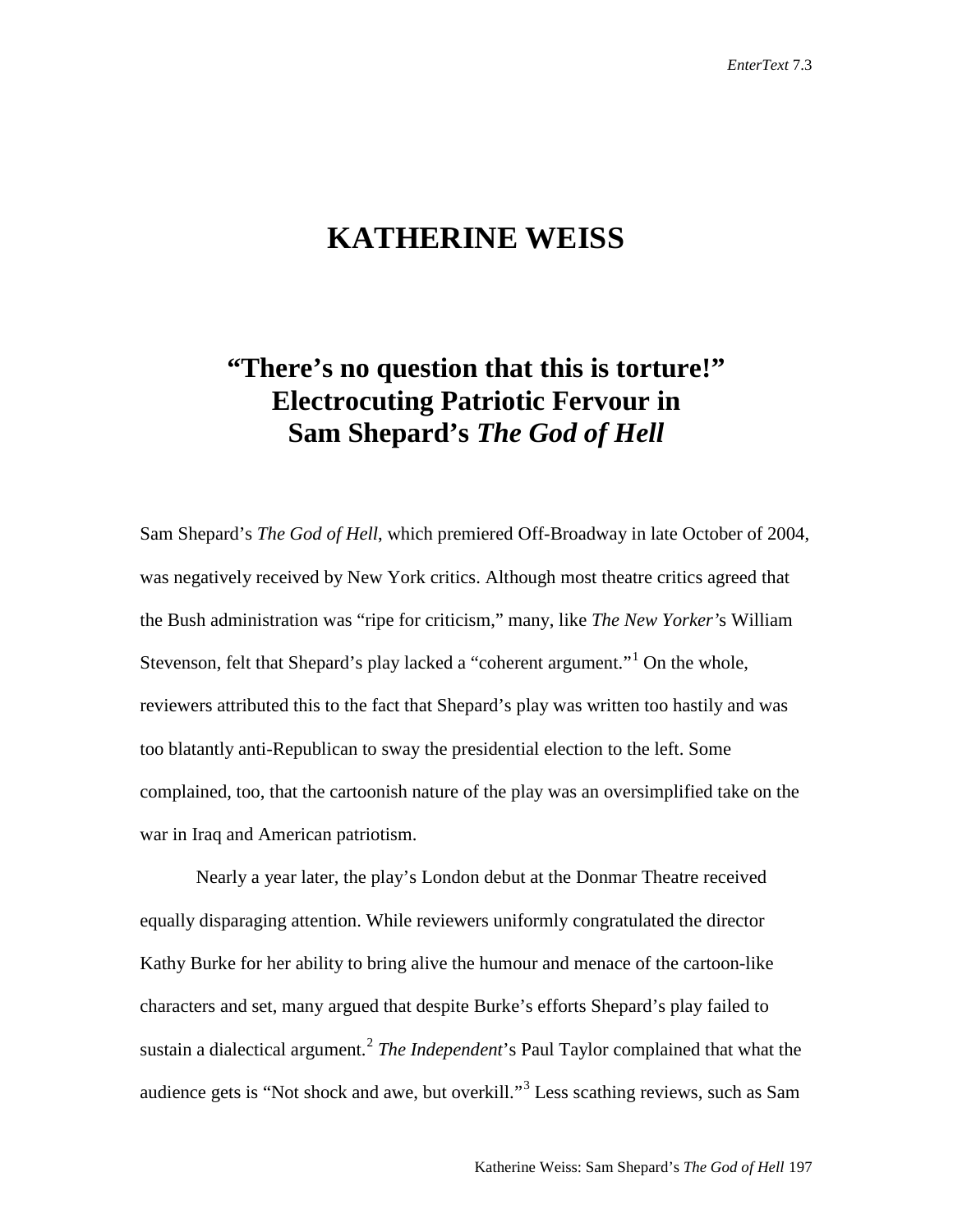Marlowe's piece for the *Times* noted that "Shepard's argument is too obvious to leave you with many new ideas to chew on; but there's still bite to this sour slice of American pie." $4$ 

Regardless of the overall disappointing reception by critics, Shepard's play was well-received by the English public, which some may attribute to Britain's anti-American-policy sentiments. While this may, in fact, explain the packed houses at the Donmar, Kathy Burke, best known for both her acting roles in "in-yer-face" films such as *Nil by Mouth* and the hilarious television show *Harry Enfield*, told one reporter that she was immediately drawn to Shepard's play because of his very love for America.<sup>[5](#page-9-4)</sup> Astutely, she recognises that only a truly "patriotic" man could write a play so deeply invested in his country's future, hinting perhaps at her own reasons for taking on dark comedic roles, darker dramatic ones, and directorial projects such as Brendan Behan's *The Quare Fellow* (2004).

In spite of having rushed the production of his new play to the stage, Shepard created a work that is far from being anti-American and far from being a rough piece for theatre. Whereas the bulk of American and British reviewers wanted Shepard to be less obvious in his attack on American republicanism and more direct in his attack on the Bush administration (a bizarre contradiction that suggests that they wanted their apple-pie both ways), Shepard avoids transforming his play into a "period piece"<sup>[6](#page-9-5)</sup> that will fade as the history of Bush's control does. Rather, Shepard skilfully employs images of torture, revealing that politically inflicted injury is both a tool used by unstable governments and a vehicle that destroys the body and the family in the hope of maintaining political power.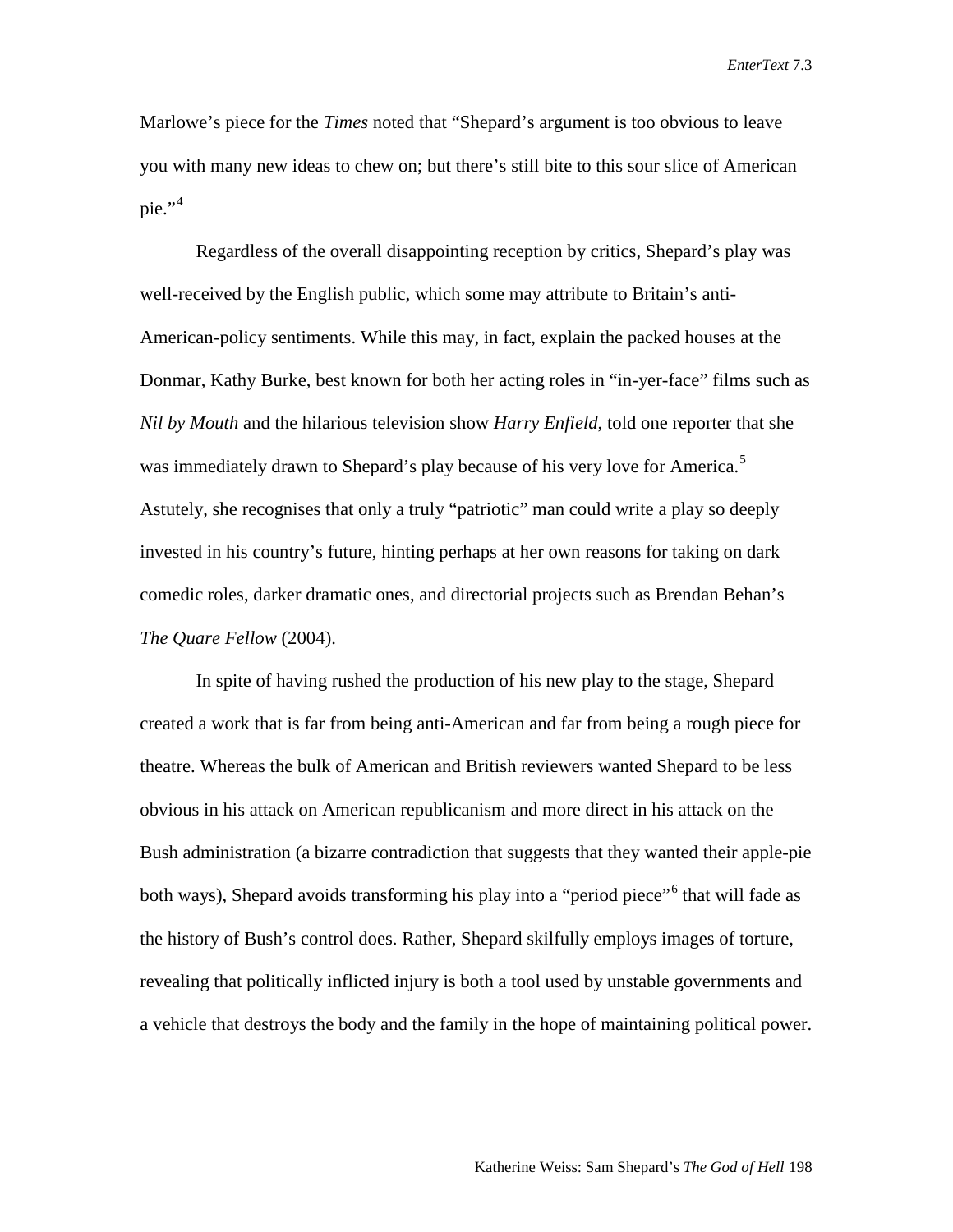In his "takeoff on Republican fascism," as Shepard calls his play, $^7$  $^7$  he criticises American patriotism, capitalism and patriarchy through images of electric-shock torture.

Even with the simple set of *The God of Hell*, Shepard attacks the American Dream which has for too long ignored the Republican invasion. Every appliance and piece of furniture in Frank and Emma's Wisconsin farmhouse dates back to the fifties  $(3)$ .<sup>[8](#page-9-7)</sup> The out-dated Norman Rockwellian set reflects an almost obsessive concern of Shepard's. Indeed, in *Buried Child*, Shelly, standing outside with her boyfriend Vince, laughs at Vince's family home because it is "like a Norman Rockwell cover or something."<sup>[9](#page-9-8)</sup> And yet, in most of his plays from the seventies onward, the idyllic home is all but destroyed by the end of the play. What is it that compels Shepard to threaten the structure of these homes? In an interview with Matthew Roudané, Shepard reveals that the Eisenhower age was both a denial of America's involvement in World War II and the Korean War and a shroud concealing the wounds of the soldiers returning home. He tells Roudané:

I mean imagine coming back into the Eisenhower fifties. It must not have been easy. At all. Where everything was wonderful, the front lawns were all being taken care of, there was a refrigerator in everybody's house. Everybody had a Chevy, and these guys had just been bombing the shit out of Germany and Italy and the South Pacific and then they come back; I mean it just must have been unbelievable. [10](#page-9-9)

The outward wealth and prosperity of this age represented an ideal that was unable to accommodate the bombings of Europe and the South Pacific.

Moreover, the set recalls the anti-communist sentiments of the fifties. Shepard's play brings back memories of an America that feared invasion from foreign shores and leftist movements. The home exposes the family's struggle to secure its American pie ideals. However, Shepard's villains are always insiders—American forces that invade the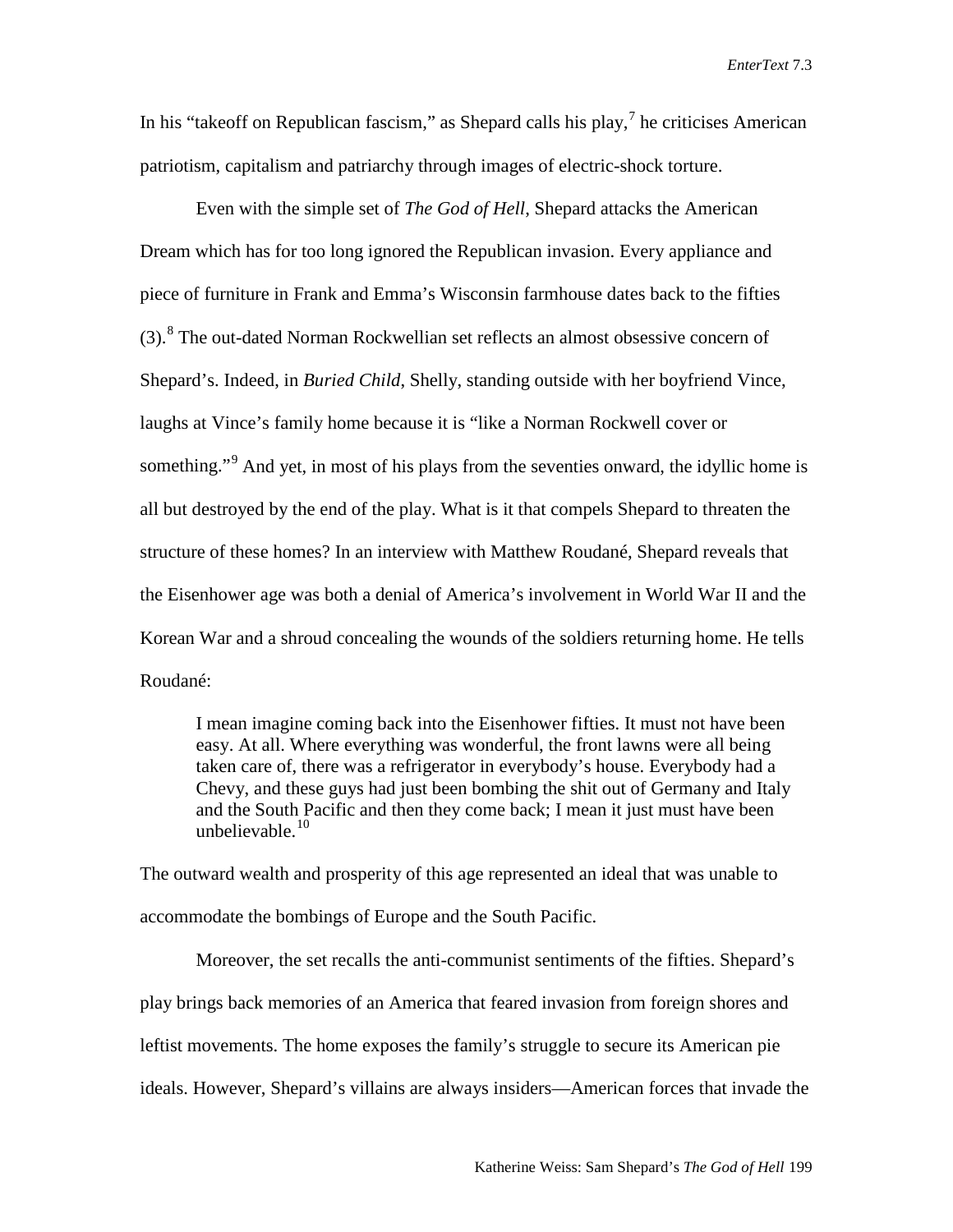home and through their violent acts disrupt the "security" of the American family. Not only does *The God of Hell*'s villainous government agent's name, Welch, mean a fib or lie, it also possibly is a reference to the John Birch Society which was founded by Robert Welch in 1958 and is currently located in Appleton, Wisconsin.<sup>[11](#page-9-10)</sup> Founded on anticommunist principles, the society claims to fight the "Red" forces infiltrating the US government and aims to restore and preserve the freedom defined under the United States Constitution.<sup>[12](#page-9-11)</sup> In Scene III, Frank reminisces that he misses the Cold War  $(91)$ . For Frank the Cold War represented a time when the enemy was far away rather than in his home or country. Now the enemy—be it Welch, an agent of the Republican government, who administers an unspeakable form of torture to America's men, or the US government which will possibly annihilate the entire US with their plutonium experiments—has penetrated the safety of the domestic sphere.

The lack of "patriotic paraphernalia" (21) in Frank and Emma's home creates for Welch an un-American space:

> Welch: "Well, Emma, this is Wisconsin, isn't it? I'm not in Bulgaria or Turkistan or somewhere lost in the Balkans. I'm in Wisconsin. Taxidermy and cheese! Part of the U.S. of A. You told me that yourself." Emma: "What are you driving at?" Welch: "You'd think there would be a flag up or something to that effect. Some sign. Some indication of loyalty and pride." (19)

Bulgaria, Turkistan and the Balkans are all non-western nations with historical allegiance to the Soviet Union and/or Islam. Welch, in effect, aligns Frank's and Emma's lack of outward loyalty and pride to their heritage to non-western, communist and Islamic ideology. However, despite the couple's refusal to invest themselves in the politics of their nation, they have carried out a family farming tradition. Emma was born in the house and has spent her whole life in it.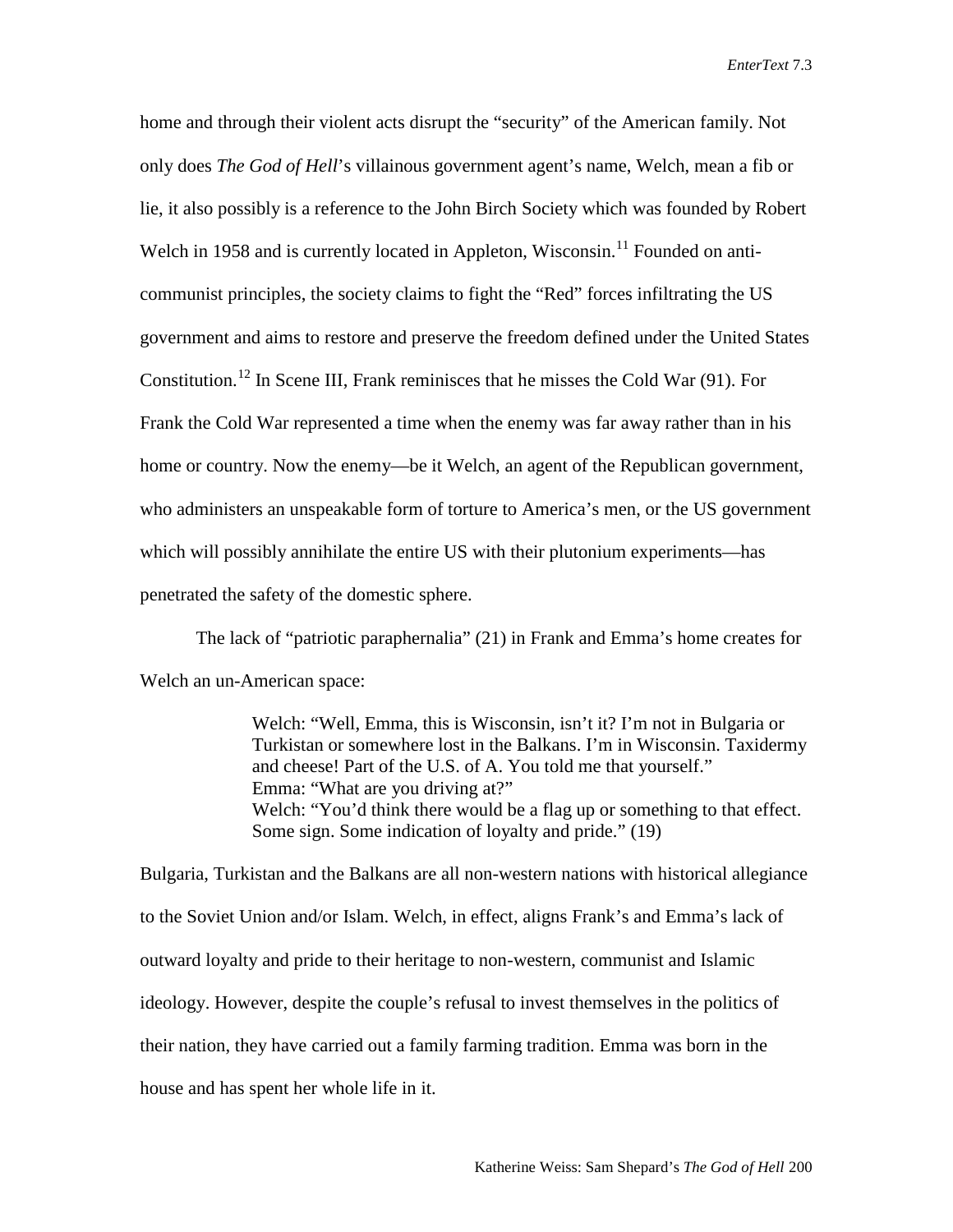In the image of Frank's and Emma's farmhouse, Shepard reveals that the American Dream is built by those who wilfully remain politically blind. In Scene I, Welch, who peddles patriotic cookies and flags, among other kitsch, notices that Frank and Emma's flagpole is "empty. Barren. Just the raw wind slapping the naked ropes around" (19). While the audience is repulsed by this slimy, political salesman who represents a new brand of patriotism which, according to Shepard, Americans are being sold,  $^{13}$  $^{13}$  $^{13}$  Welch's comment tells the audience that this couple refuses to align themselves with or strongly oppose any political affiliation. Their non-political disposition results in the curdling of American "Heartland" or "Dairyland," as Emma corrects Welch (14).

Emma and Frank's home is vulnerable because, as represented in the metaphor of the barren flagpole, Frank is impotent. Emma and Frank not only have no children—a rarity on Shepard's stage—but also he is unable to protect Emma, his fugitive friend Graig Haynes, his heifers or his home. Even images of nurturing in the play prove futile. Emma over-waters and as such potentially kills her plants. And, Frank's heifers are "replacements for the originals since calving has," as Philip Fisher argues, "gone out of fashion,"[14](#page-9-13) or become impossible. Because the farmhouse has ceased to be the birthplace of ideals and new hopes—only Haynes' coffee stains the couch now, whereas in the past it was the blood and afterbirth of premature calves (48)—it has become exposed to natural decay and man-made destruction.

Through Emma's first words, "He's not up yet?" (4), the audience discovers that this quiet farmhouse has an unexpected visitor, Graig Haynes. Haynes, who Frank assures his wife, is "not a scientist" (4) but rather works for the government on some secret mission, hides out in the couple's basement—the house's foundation. Haynes'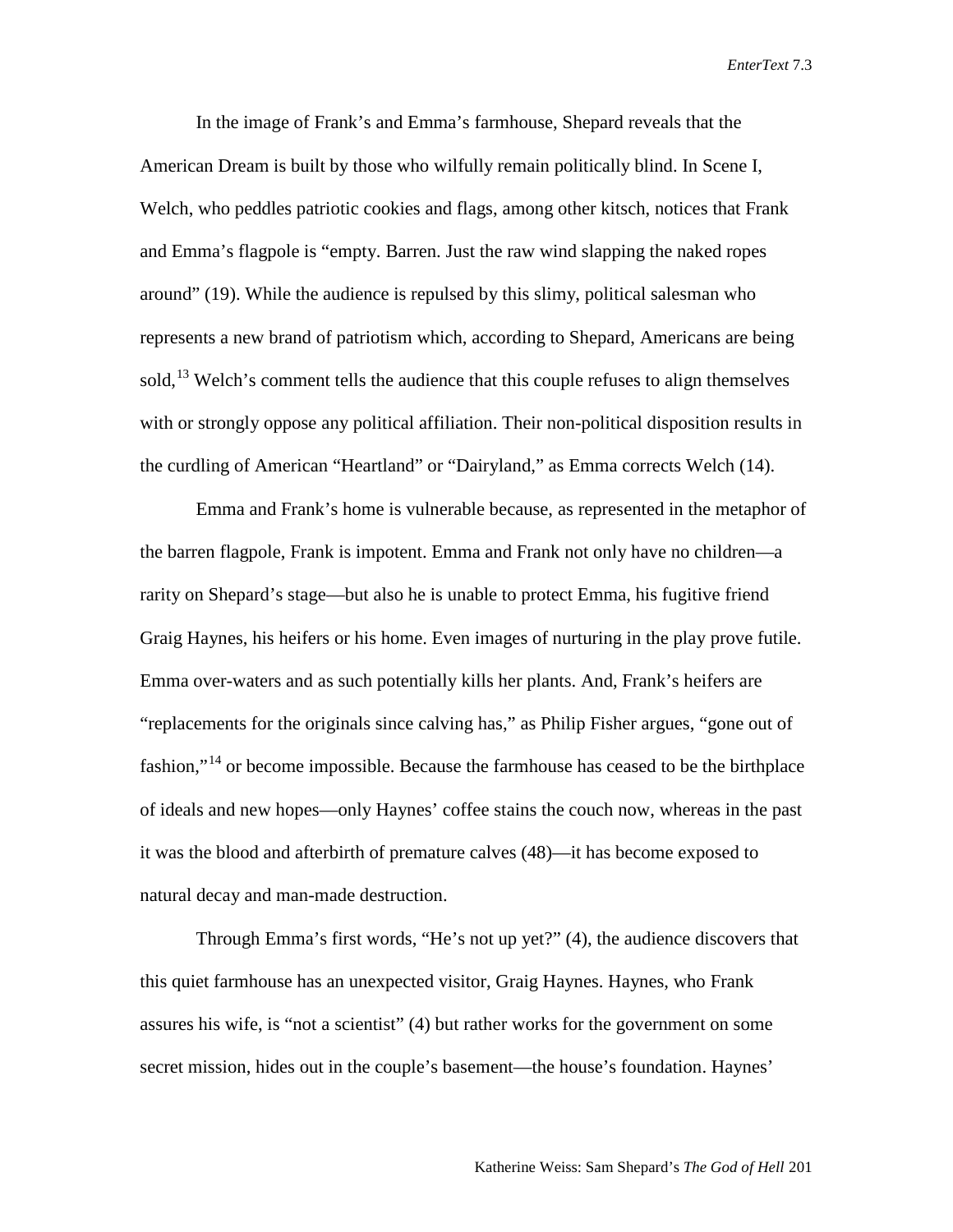presence unsettles the couple's own *home-land security* in that it contaminates the home with plutonium, as is evident in the play's conclusion when the lights dim and the audience sees "*the plants begin to emanate blue flashes*" (98)—which brings the government and its torture techniques into their lives. Even before we witness the acts of torture being carried out on Haynes and see its effects on Frank, Frank's dialogue with his wife foreshadows the possibility of death, disappearance and torture:

Frank: "He kind of disappeared for a while. I thought he was dead, actually." Emma: "Dead?" Frank: "Yeah—or missing." Emma: "Really?" Frank: "Yeah—or tortured even." Emma: "Tortured? My God!" Frank: "Maybe." Emma: "What kind of research is he involved in where he gets tortured?" (6-7)

The movement of this exchange, from dead to missing to tortured, exposes the play's extreme political line. Indeed, some reviewers drew parallels with Abu Ghraib.<sup>[15](#page-9-14)</sup> While the image of Haynes in a tee-shirt, khakis, a black hood on his head and a cord running directly into the fly of his pants (90) recalls those disturbing photographs of Iraqi prisoners being tortured and ridiculed by American soldiers at Abu Ghraib, this image likewise recalls Samuel Beckett's famous Pozzo/Lucky, master/slave dichotomy. Lucky is led on a rope and when he does not obey Pozzo, who represents the tyrannical landowner, Pozzo yanks the rope and calls him pig.

What *Waiting for Godot* and this play reveal in their representations of the tortured prisoner or slave is that the political institutions imprisoning them are shaky. Pozzo in Act I of *Waiting for Godot* begins to lose his hold on Lucky; he often has to repeat his orders, and in Act II Pozzo has gone blind and is fully dependent on Lucky to lead him. Elaine Scarry, in her seminal work *The Body in Pain*, argues that torture is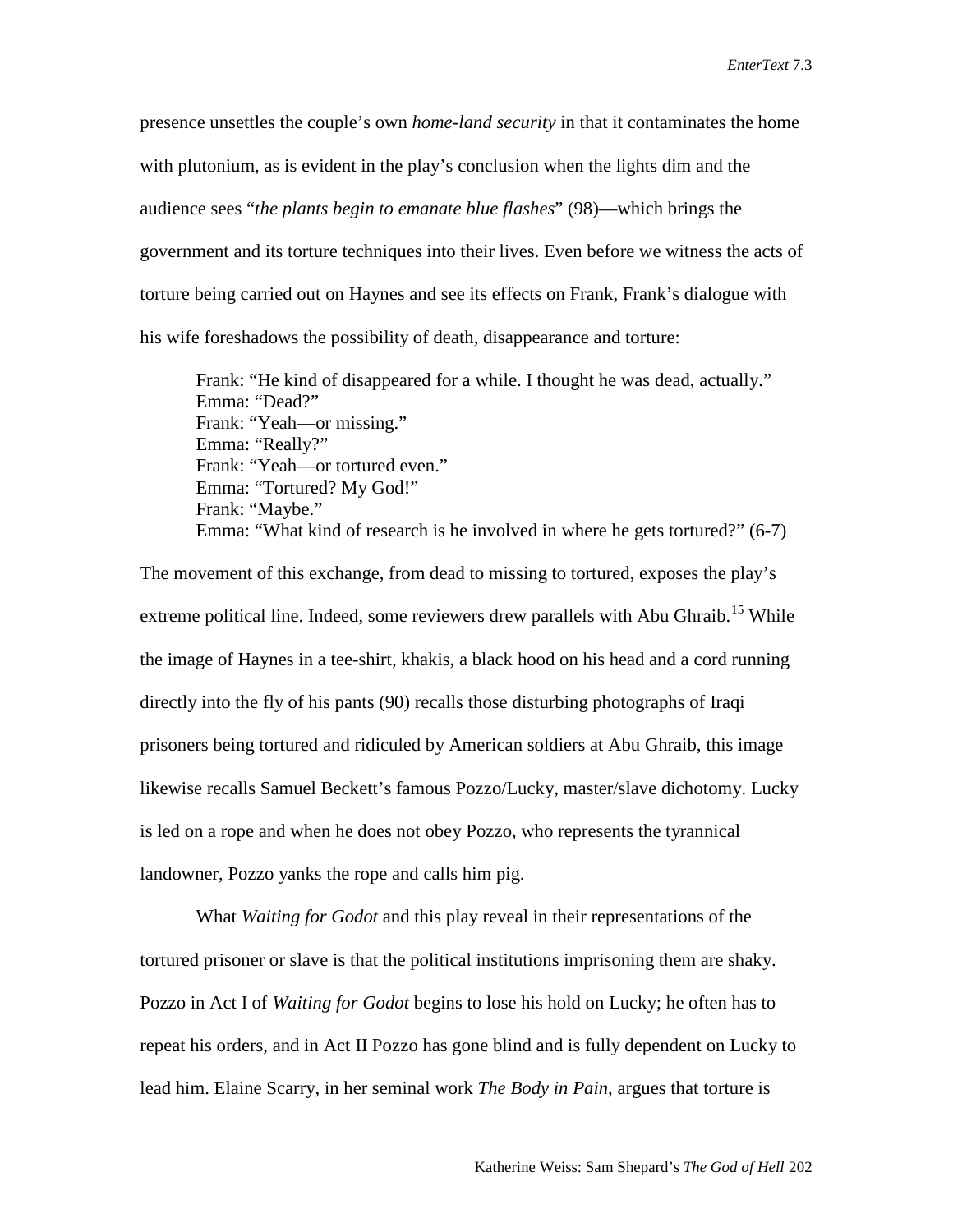often administered when the reality of a political power is highly contestable, and the regime unstable. [16](#page-9-15) In *The God of Hell*, Welch's government has lost control over their plutonium experiments, and their "researcher," Haynes, has escaped. What Welch rationalises as "some minor leakage" (68), Haynes reveals as a deadly disaster. He first tells Frank that plutonium is

The most carcinogenic substance known to man. It causes mutations in the genes of the reproductive cells. The eggs and the sperm. Major mutations. A kind of random compulsory genetic engineering that goes on and on and on and on. (41-2)

And later Haynes tells Welch: "I'm not going back there! The whole state's going to explode. Colorado is going to be blown off the map" (68). Plutonium, named after Pluto, the god of hell, will ultimately transform the earth into a living hell if released into the atmosphere.

Despite Welch's inability to sell his sugar-coated political jargon to Emma, this plutocrat is able to unsettle the foundations of the farmhouse and secure his newly gained territory. When Welch is seen stapling a "*string of tiny American flags… to the cupboards above the sink*" (67) in Scene II, the audience realises that this dangerous yet unsteady political power has successfully invaded America's "Heartland" (14). The sound of the staple gun punctuates the rest of the scene, revealing that after a mental battle this territory has been colonised. Welch has both tracked down the fugitive and usurped Frank's position in the home. Undeterred by Haynes' initial defiance, Welch succeeds in reprogramming him, securing the government's power and its dubious plutonium experiments.

Torture, in this play, is implemented to "break" the men of the country so that they will submit—which is in part achieved by severing communication. Each time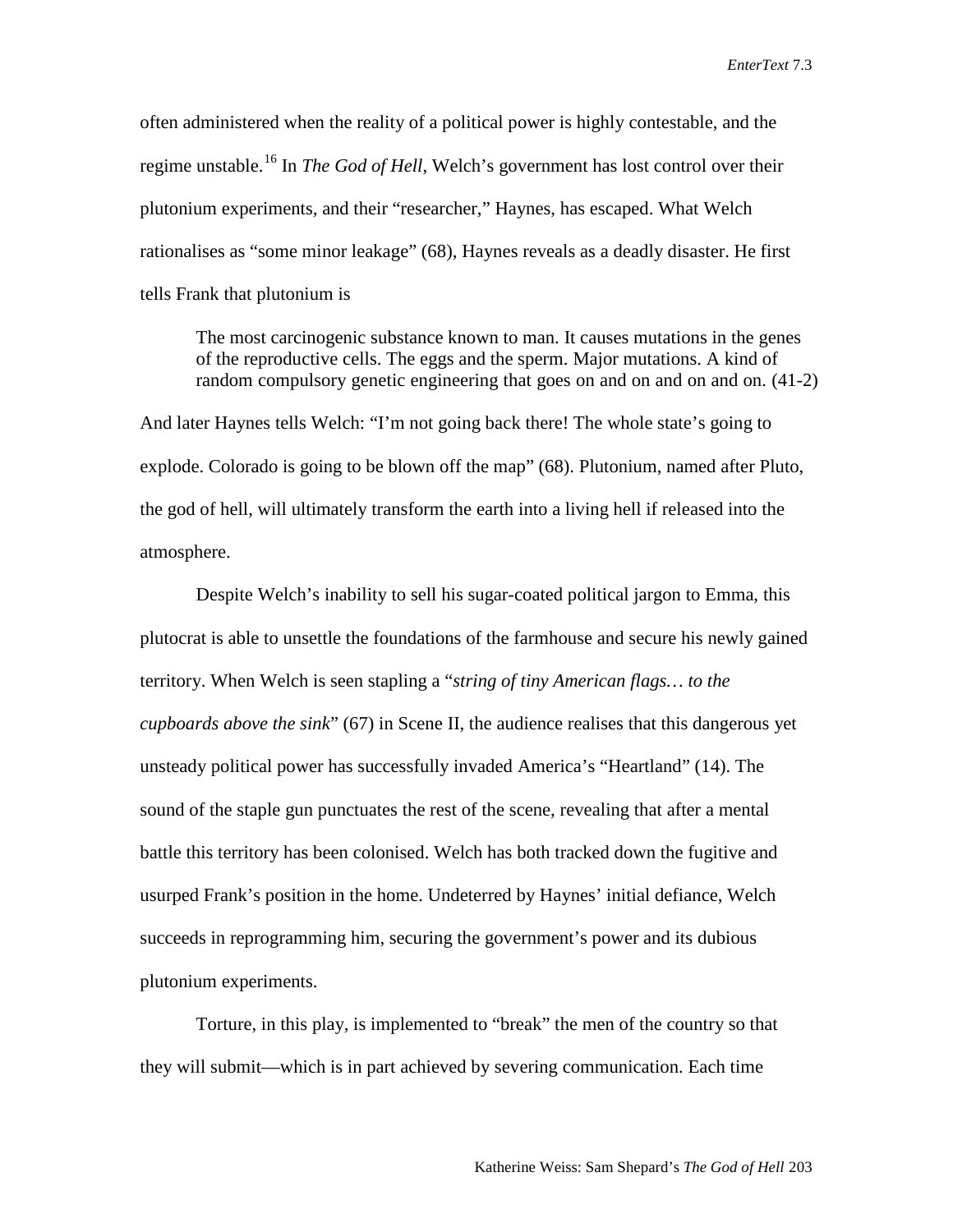Haynes touches another individual "*a bright blue flash of light emanates from Haynes' fingers*" (30) which he excuses as "Static shock" (31). Later Frank, too, is inflicted with this curious condition. Although at this point in the play it is unclear whether the "static shock" from which first Haynes and then Frank suffer results from plutonium contamination, or the "electric shock" torture applied to the men's genitalia to force them into submission, the blue flash either way ultimately destroys community and family bonds. Welch's torture technique is, to use Elaine Scarry's phrase, "world destroying."<sup>[17](#page-9-16)</sup> Static shock is a minor electrical shock caused by low voltages on the surfaces of metal and plastic materials. Whereas the voltage of static shock is common and low (100kV), voltage reaching 220 AC and above is dangerous. Electricity has been used since the late nineteenth century to destroy the "undesirable" pathological nerves of the mentally ill and to kill off individuals who threaten the social order.<sup>[18](#page-9-17)</sup> One of the consequences of electrotherapy is loss of memory. These traits of electricity are seen in Shepard's play. Welch utilizes electricity to rid the US of those who in any way defy the government's agenda, by both creating memory loss and severing communal bonds.

Yet, curiously, Welch claims that the problem with America is that there is no memory of Pearl Harbour, the Alamo, or the Bataan Death March (72). Shepard does much more than criticise America's involvement in Iraq. Thomas Adler points out in his analysis of Shepard's 1976 play *Curse of the Starving Class* that Shepard is "decidedly anti-capitalistic" and "pits the military strong against the weak and prides itself on dominance and conquest and oftentimes false heroics."[19](#page-9-18) This, too, can be said about *The God of Hell*. Welch, the deceptive, lying government official, goes to war with Frank, an honest dairy farmer. The battle ends with the family home taken over and Frank over-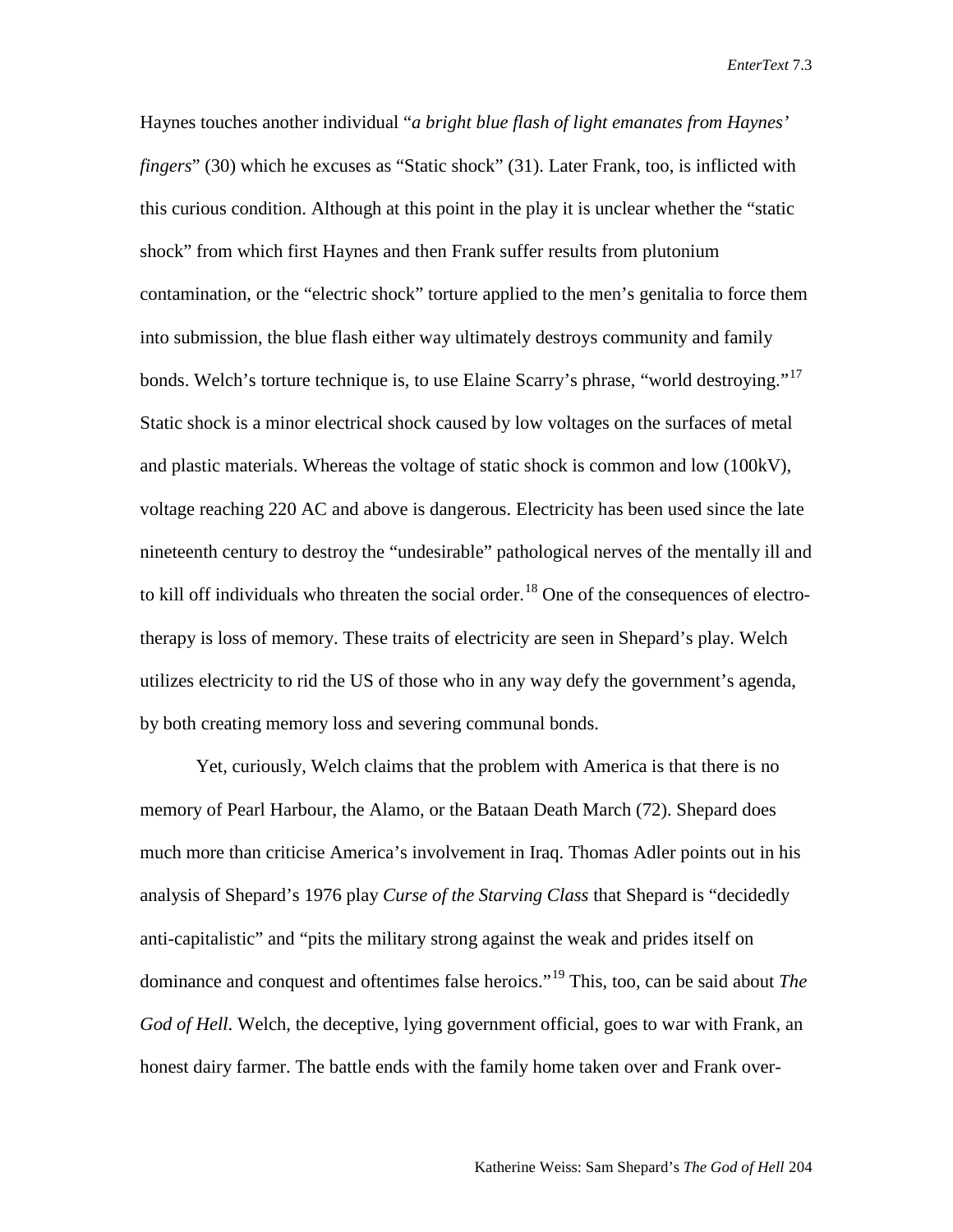powered. Haynes is silenced and Frank no longer resists the dark future. Through torture techniques involving electrical shocks, Welch has taken both Frank and Haynes by the balls, sacrificing their individual masculinity to a larger patriarchal order, American Republicanism.

Welch's acts of torture consist of isolating individuals from all human contact outside the interrogation. Frank, the honest, hardworking farmer—an ideal image of manhood straight out of the Eisenhower fifties—sells his heifers and betrays his friend after being subjected to electric shocks to his penis. After being tortured Frank forgets his wife and his beloved heifers, and Haynes, subjected to the same torture, forgets the dangers he fled. Regardless of Welch's failure to persuade Emma to join his side, he is able to convince Frank that his friend Haynes is the enemy. Brainwashed, Frank refers to Haynes as a "two-faced, camel-loving—" (91), before being cut off by Welch, who once again uses his powers of persuasion to unite Frank with Haynes in his devious plutonium experiments. Shepard, in effect, draws a direct line from the Frontier Days to modern, chemical warfare, and thereby reveals that the minimal resistance to the War in Iraq is related to a culture of war which transforms expansion through violence into an infectious act of heroism. Continuing his critique of the US government and its military deployments, Shepard describes Frank and Haynes doing a "little pathetic march" (97) while leaving the house together.

Only Emma can resist, albeit at times feebly. Emma gathers her strength to ring the bell—a warning reminiscent of the sirens announcing air-raids during WWII. This bell, a relict from an old school house, is paradoxically both ineffective and powerful. Whereas throughout the play, the bell has not sufficiently raised alarm in her husband (he